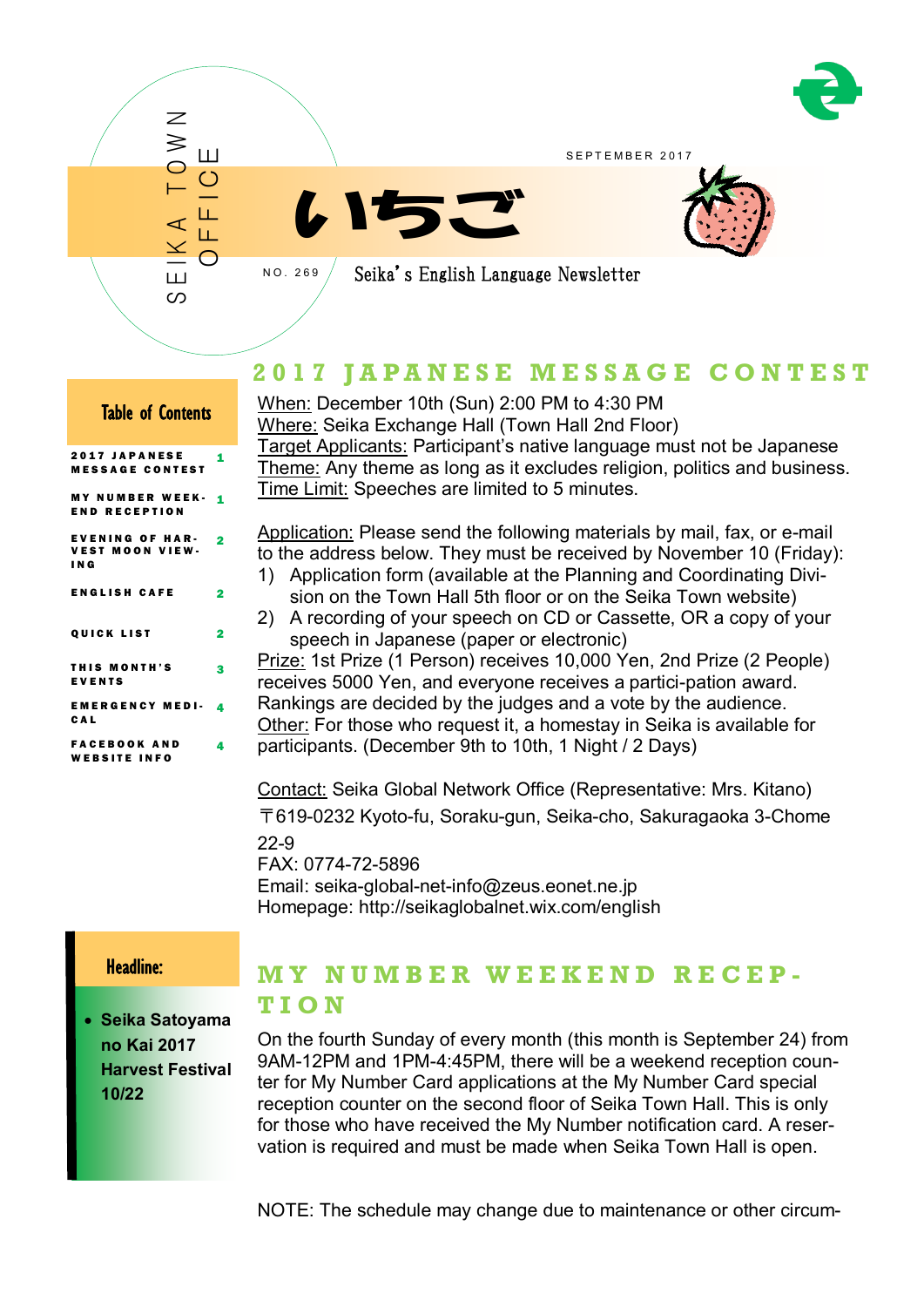### いちご Page 2 とのこと Page 2 とのこと アイディング・プレート こうしょうかい Page 2

stances.



**Contact: General Services Counter TEL: 0774-95-1915 E-mail: madoguchi@town.seika.lg.jp**

# **E V E N I N G O F H A R V E S T M O O N V I E W I N G**

Come enjoy Keihanna Commemorative Park during their two-day Harvest Moon event on the nights of October 7 (Sat) and October 8 (Sun)! There will be musical performances, a night market with arts and crafts, cookies, and drinks, an art exhibit featuring moon-themed artwork, and a telescope to look up at the moon on Saturday and on Sunday there will be an activity based around the "Harvest Moon Thief" (a custom similar to Halloween) and a night walk through the garden.

Where: Keihanna Commemorative Park, Suikei-en When: October 7 (Sat)\* and October 8 (Sun) from 5:30PM to 9PM \*In the event of rain, the October 7 events will be postponed. Events planned for October 8 will happen rain or shine. Admission: Free for the event

**Contact: The Keihanna Commemorative Park Administration Address: 6-1 Seikadai, Seika-cho, Soraku-gun, Kyoto Prefecture 619-0238 E-mail: info@keihanna-park.jp**

# **E N G L I S H C A F E**

When: September 23 (Sat), October 1 (Sun) 10:00 AM to 12:00 PM Where: Mukunoki Center Classroom, 3rd Floor Details: Watch an English presentation, freely speak in English, listen to music, sing songs and enjoy meeting other people. Foreign participants are welcome! Cost: 500 Yen (Bring your own drink and snacks) ※No reservation required, just show up Contact Info: Seika Global Network Representative Wakita TEL: 090-2191-9864

## **Q U I C K L I S T**

Hello and welcome to the Quick List! Each week we will present a short list of vocabulary that you can quickly put to use in daily life.

This Week's Theme: Going Out

Please send me feedback! Is this list at a good level? Too hard? Too easy? Also, if you have topic suggestions please tell me what you want to learn!

| 1. 用事 ― ようじ ― errand(s)                                |  |
|--------------------------------------------------------|--|
| 2. 寄る ― よる ― to stop by                                |  |
| 3. 留守 ー るす ー away from home                            |  |
| 4. 予約する ー よやくする ー to make a reservation                |  |
| 5. 外食 ー がいしょく ー eating out                             |  |
| 6. 間に合う ー まにあう ー to make it in time                    |  |
| 7.終電 ー しゅうでん ー lasttrain                               |  |
| 8. すいている – to be empty, to not be crowded (for trains) |  |
| 9. 賑わう ー にぎわう ー to be crowded with people              |  |
| 10. 高速道路 ー こうそくどうろ ー highway                           |  |
|                                                        |  |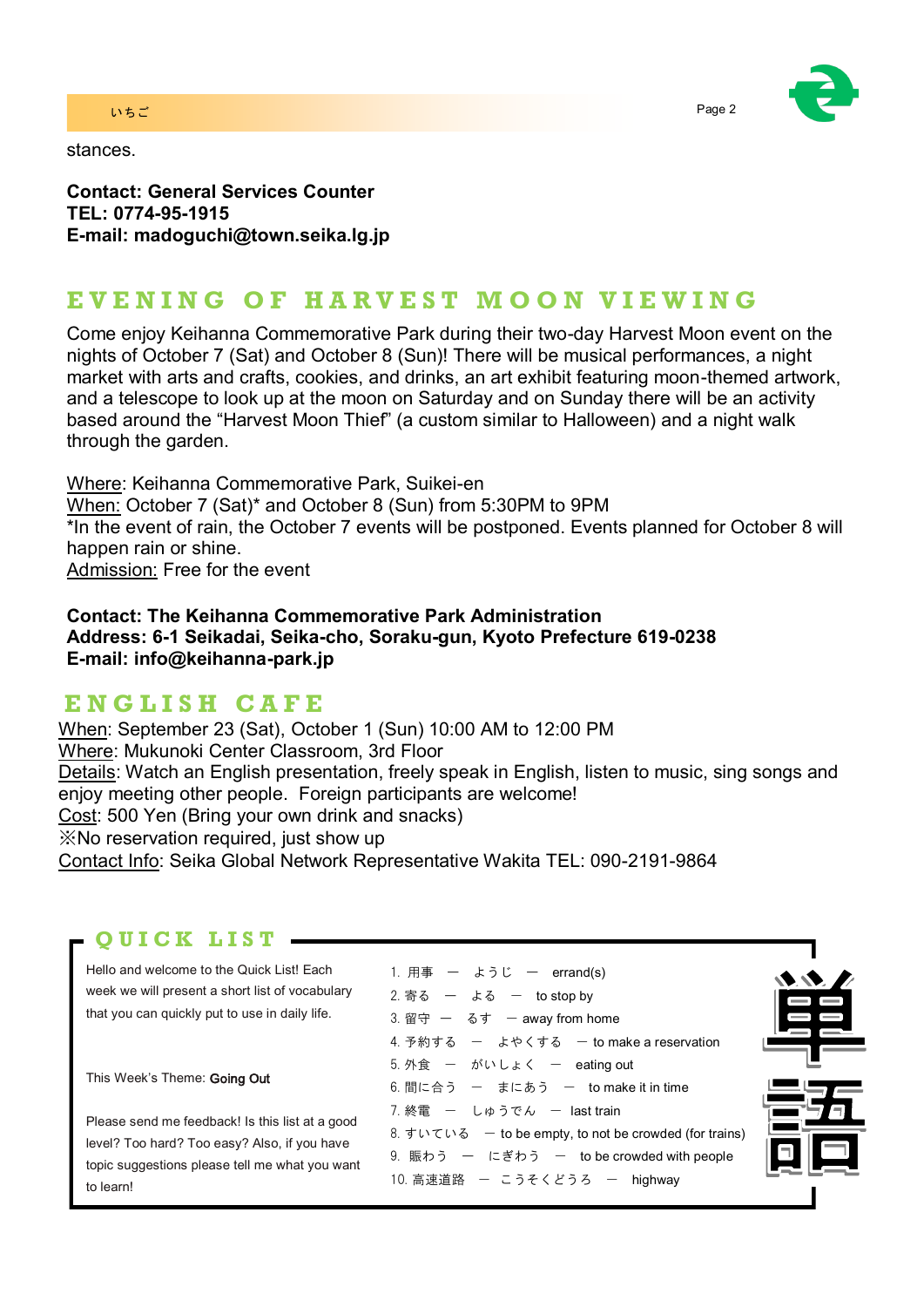

## THIS MONTH'S EVENTS

| Dav              | <b>Time</b>    | Details                            | Place                                   |  |
|------------------|----------------|------------------------------------|-----------------------------------------|--|
| October 22 (Sun) | Part 1: 9:00~  | Seika Satoyama no Kai 2017 Harvest | Seika Satoyama no Kai Preservation Area |  |
|                  | Part 2: 11:00~ | Festival                           |                                         |  |

| Mukunoki Center |                 |                    |  |
|-----------------|-----------------|--------------------|--|
| Day             | Time            | <b>Details</b>     |  |
| 9/6 (Wed)       | 15:00 - 17:00   | Table Tennis Day   |  |
| 9/13 (Wed)      | 15:00 - 17:00   | Table Tennis Day   |  |
| 9/20 (Wed)      | 15:00 - 17:00   | Table Tennis Day   |  |
| 9/24 (Sun)      | $9:00 - 12:00$  | Smile Sports Arena |  |
| 9/27 (Wed)      |                 | Closed             |  |
| 10/4 (Wed)      | $15:00 - 17:00$ | Table Tennis Day   |  |
| 10/11 (Wed)     | 15:00 - 17:00   | Table Tennis Day   |  |

| <b>Health Center</b> |           |                                |  |
|----------------------|-----------|--------------------------------|--|
| Day                  | Time      | <b>Details</b>                 |  |
| 9/5 (Tues)           | $13:00 -$ | 3.5 Yr-Old Health Checkup      |  |
| 9/7 (Thurs)          | $13:00 -$ | 2 Yr-Old Dental Health Checkup |  |
| 9/8 (Fri)            | $13:00 -$ | 1.5 Yr-Old Health Checkup      |  |
| 9/26 (Tues)          | $13:00 -$ | $9 \sim 10$ Mo-Old Checkup     |  |
| 9/27 (Wed)           | $13:00 -$ | 3~4 Mo-Old Checkup             |  |
| 10/3 (Tues)          | $13:00 -$ | 2 Yr-Old Dental Health Checkup |  |
| 10/4 (Wed)           | $13:00 -$ | 3.5 Yr-Old Health Checkup      |  |
| 10/13 (Fri)          | $13:00 -$ | 1.5 Yr-Old Health Checkup      |  |

### **E V E N T S**

### **Seika Satoyama no Kai 2017 Harvest Festival**

When: October 22 (Sun), Part 1: 9AM~

Part 2: 11:00AM~ (meetup time is by 10AM)

Where: Seika Satoyama Preservation Area (Higashibata)

Details: This harvest event by the Seika Satoyama no Kai features two parts: ① Harvesting imo potatoes, weeding, etc. ② Harvest festival onigiri made from the first rice of the year, Imoni (potato and meat soup), grilled vegetables, crafting with wood. All participants are asked to come by 10AM to help with preparations and to assist with cleaning up afterward. ※If NHK predicts a 60 percent chance of rain or more on the weather report before 7PM on Oct. 21, this event will be canceled. Capacity: First 50 People

What to Bring: Something to drink, a trash bag

Cost: ¥500 for members, ¥700 for non-members, ¥200 for elementary to middle school students

Application: Send the number of people participating (denote children and adult count), the name of a representative and your telephone number by e-mail, fax, or phone call to the Industry Promotion Division by October 18 (Wed) between 8:30AM-12, 1PM-5 on weekdays. Contact: Industry Promotion Division, Agriculture Promotion Clerk sangyou@town.seika.lg.jp, 0774-95-1903

#### **K E I H A N N A M I N I - C O N C E R T**

# In The Atrium Lobby

Date: ① September 13 (Wed) ② September 27 (Wed) Time: 12:15 PM - 12:45 PM Songs: ① Maurice Ravel, "Le Tombeau de Couperin (Selections)" (Piano) ② George Gershwin, "Summertime" from the opera Porgy and Bess (Soprano and Piano) Contact: Keihanna Plaza Puchi Concert Committee TEL: 0774-95-3361 WEBSITE: https://www.keihannaplaza.co.jp/event/concert/